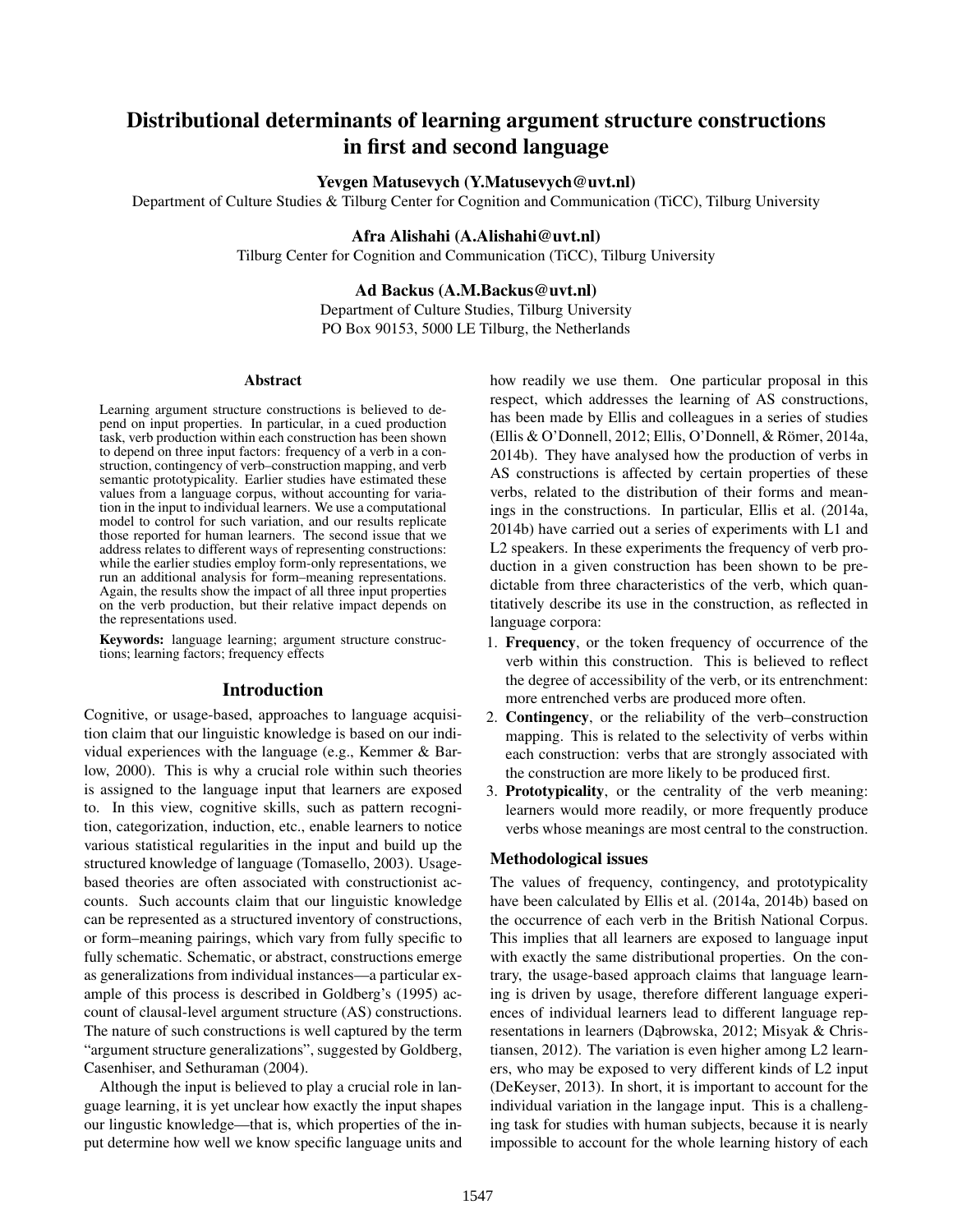individual learner. On the other hand, computational modeling can tackle the problem by providing us with a maximum control over input data (Poibeau, Villavicencio, Korhonen, & Alishahi, 2013). In an earlier study (Matusevych, Alishahi, & Backus, 2014) we have shown how various input variables can be systematically manipulated in a computational model of AS construction learning (Alishahi & Stevenson, 2008). Similarly, if it is important to keep the naturalistic input without manipulating its characteristics, we can also simply monitor such characteristics. In the current study, we exploit this advantage of the model and use it for simulating the earlier experimental studies (Ellis et al., 2014a, 2014b).

These earlier studies also give rise to a more theoretical question. In theory, they adopt the definition of constructions as form–meaning pairings. In practice, however, they analyse constructions as grammar patterns, informed by the COBUILD dictionary project (Hunston, Francis, & Manning, 1996). Each pattern contains slots for the verb and its arguments, together with a specific preposition (if any), e.g. *V of N*. Therefore, the patterns are form-based and contain little semantic information. This may result in grouping semantically divergent verbs together—e.g. a cognition verb *think*, a communication verb *speak*, and a perception verb *smell* are analysed within the same pattern *V of N* (example from Ellis et al., 2014a). Ellis and O'Donnell (2012) suggest that the same analysis should be carried out for construction representations informed by other theories of construction grammar.

The current study addresses these two issues. First, we intend to investigate whether the findings of Ellis et al. (2014a, 2014b) can be obtained in controlled computational simulations of L1 and L2 learning, in which we monitor the actual characteristics of the input to each individual learner. Second, we carry out an additional analysis, in which constructions are represented as form–meaning pairings rather than form-based patterns, and the distributional characteristics are monitored for these pairings. We compare the results of the two analyses, to investigate whether the findings are consistent for the two types of construction representations.

# Computational model

We use a computational model of AS construction learning from exposure (Alishahi & Stevenson, 2008). The exposure consists of individual argument structure usages (AS usages). Each usage is represented as a set of features that correspond to linguistic and perceptual cues normally available to human learners in an utterance they hear and the accompanying scene. The features include the verb, its lexical meaning, its arguments, their lexical meanings, their thematic roles and linguistic cases, the syntactic pattern and prepositions. Values of some features, such as the verb and arguments, are represented as a single symbol (e.g., *acquire*), while values of other features, in particular lexical meanings and thematic roles, are formed by sets of semantic primitives: e.g., the lexical meaning of *acquire* is a set {GET, HAS POSSESSION, TRANSFER, CAUSE, COST}. These primitives have been automatically extracted from WordNet (Miller, 1995) and VerbNet (Schuler, 2006). As for syntactic patterns, we define them as strings describing the word order, e.g. ARG1 VERB *in* ARG2.

The learning task consists in learning AS generalizations by abstracting from individual verb usages (cf. Goldberg et al., 2004). Such generalizations are represented as groups of AS usages: each group combines the properties of all the participating usages, but does not store the information about each AS usage individually. During the learning, the model receives one AS usage at a time and adds it either to one of the existing groups, or to a new one. The decision for each usage is made based on two factors: the similarity between the AS usage and each group, and the number of usages in each group (which reflects its degree of entrenchment). In case of bilingual learning, L1 and L2 usages are treated equally. The model is not explicitly informed about the language of each AS usage, therefore L1 and L2 usages can potentially be mixed within groups. In other words, the learning of both languages is grounded in their use, which is reflected in the input. A more detailed description of the model can be found in our earlier study (Matusevych et al., 2014).

# Eliciting language use

Ellis et al. (2014a, 2014b) in their experiments use an elicited production task. Participants are given a number of phrases, from which the actual verb is removed (e.g., *it* \_\_ about *the...*), and they have to produce verb(s) that fit the empty slot. In a similar way, we elicit the verb production by simulated computational learners. At the end of the learning process, the model is provided with a test set containing a number of AS usages, in which the value of the verb feature is masked. For each test AS usage, the model is asked to provide a number of most likely verbs that fit the usage, given the values of other features. The probability of using each verb is estimated considering (1) how likely it is that the test usage belongs to a specific group, and (2) how frequently each verb occurs within this group.

## Input data

The input data sets come from two monolingual corpora of German (the SALSA corpus, see Burchardt et al., 2006) and English (the PropBank, see Palmer, Gildea, & Kingsbury, 2005). From each corpus, a number of AS usages were extracted (see Table 1), each of which had a FrameNet frame type associated with it (e.g., RECEIVING, DEPARTING, see Ruppenhofer, Ellsworth, Petruck, Johnson, & Scheffczyk, 2006). For the German data the frame types were contained in the SALSA corpus itself, while for the English data we used the existing mapping between PropBank propositions and FrameNet frames (Palmer, 2009). Frame types were not used as input features available to simulated learners, but only as a tool for carrying out our analysis of form–meaning mappings. Additionally, the semantic information was automatically obtained from computational resources such as Verb-Net and WordNet (via the existing FrameNet–WordNet map-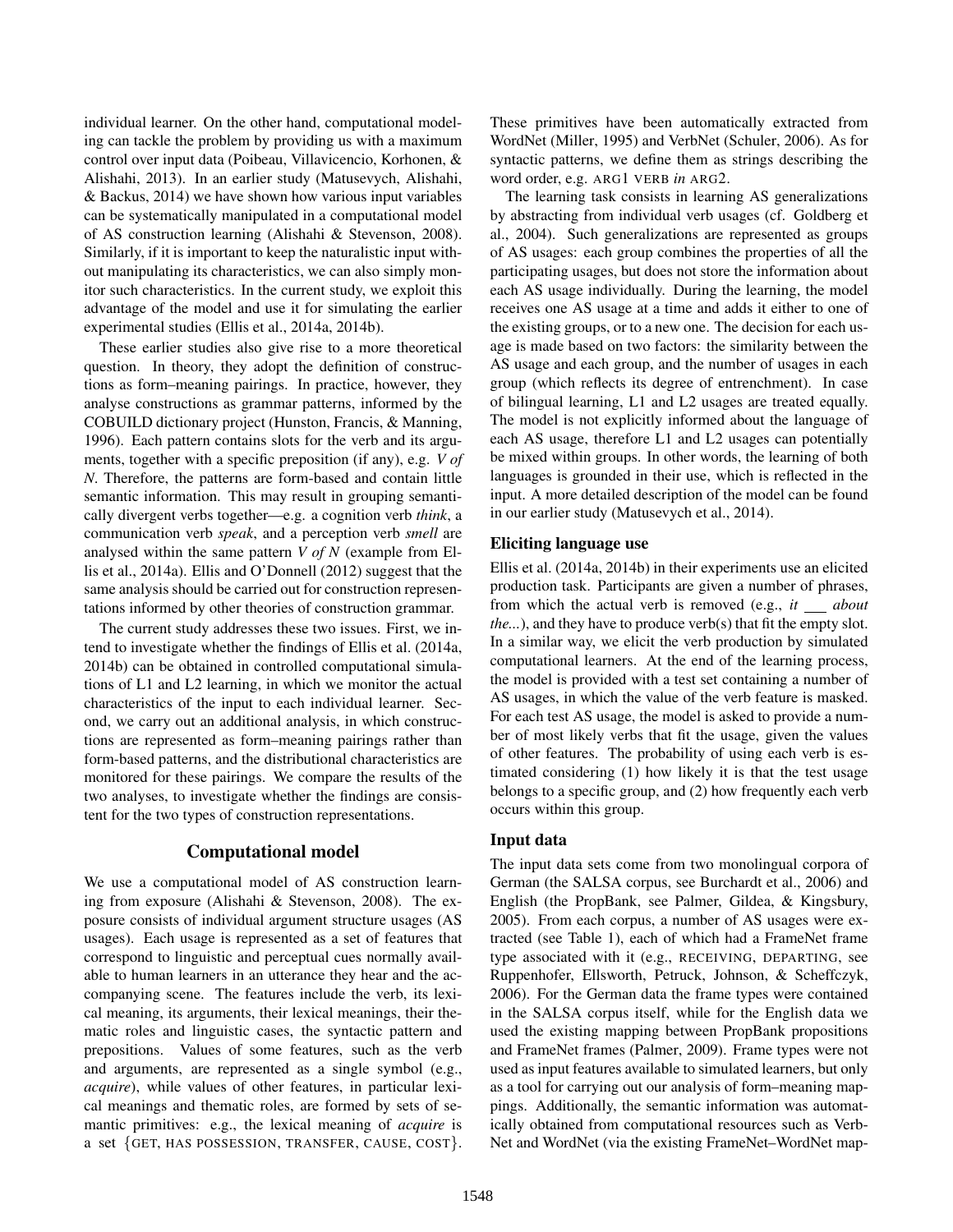

Figure 1: Schematic description of preparing the input data.

ping, see Bryl, Tonelli, Giuliano, & Serafini, 2012). Figure 1 schematically illustrates the procedure.

A quantitative descripton of the English and the German data sets is provided in Table 1. It contains information about the total number of AS usages in the data, the number of verb types, frame types, and syntactic patterns.

Table 1: Characteristics of the two data sets.

| Data set | AS.<br>usages | Verb<br>types | <b>Pattern</b><br>types | Frame<br>types |
|----------|---------------|---------------|-------------------------|----------------|
| German   | 3,370         | 301           | 97                      | 179            |
| English  | 3,803         | 351           | 51                      | 151            |

#### Experimental setup

We run a computational simulation of the experiment 2 described by Ellis et al. (2014a). Their experiment investigated only L1 learning, however a similar experiment for L2 learning was reported by Ellis et al. (2014b). Therefore, we run our simulations for both L1 and L2 learning, both in English and in German (hence four sets of simulations), and compare our results to those of the two earlier studies.

The actual input to the computational model is randomly sampled from the appropriate data set(s), so that the model's actual language experience varies among simulations. Thereby, running a number of simulations corresponds to collecting data from a population of language learners. In each set of simulations, 30 learners are exposed to a total number of AS usages *N*. Given the size of our data sets and the sampling procedure, we have found that simulated learners achieve a high proficiency in each language after they are exposed to 6,000 AS usages in this language. Therefore, L1 learners start with no linguistic knowledge and receive  $N = 6,000$  L1 usages, following which they perform the elicited production task in L1 (see Figure 2a). Bilingual learners, on the other hand, receive in total  $N = 12,000$  AS usages. First they are exposed to 6,000 L1 usages, which results in the emergence of groups consisting of L1 usages.



Figure 2: Schemes of the experimental setup.

Following this, learners receive 6,000 more usages of bilingual input, in which L1 and L2 are mixed in a proportion 1 : 1 (see Figure 2b). Note that the input in this latter case contains only  $\frac{1}{2} \times 6{,}000 = 3{,}000$  L2 AS usages, but this is done to simulate L2 learners whose exposure to L2 is limited, and whose L2 proficiency is lower than L1 proficiency.<sup>1</sup> Following the acquisition process, L2 learners perform the elicited production task in L2.

For the production task (both in L1 and L2), a set of 300 stimuli is randomly generated from the respective data set (English or German). The head verb is always masked, so that the production is yielded by the values of other features: syntactic pattern, prepositions, number of arguments, argument cases and thematic roles. The arguments and all the lexical meanings are also masked, as they would associate the stimuli only with particular verbs. To test each learner on a variety of constructions, we ensure that the test set does not contain more than one usage of the same verb in the same construction. For each test stimulus, learners produce a number of verbs that they find most likely to occur in the respective slot. Each verb *V* in the data is accompanied by a probability value  $P_V$ , which shows how likely *V* fits the stimulus. Upon obtaining the production outcomes from each learner, we filter out verbs with  $P_V \leq 1\%$ , and those that never occurred in the target construction in the input to this specific learner, in order to reduce the unwanted noise in the data. Following this, we look at how *P<sup>V</sup>* can be explained by each of the three determinants.

## Learning determinants

For each individual learner, we record the information about the actual frequency of each verb in each construction  $(F_{VC})$ , the frequency of each construction  $(F_C)$ , and the overall frequency of each verb  $(F_V)$  in the input. Besides, we also know which verbs participate in every construction in the input to each learner. This allows us to calculate the values of the three learning determinants for each learner individually.

<sup>&</sup>lt;sup>1</sup>In an earlier study (Matusevych et al., 2014) we manipulated parameters of exposure such as *N* and the L1:L2 proportion, and found that the simulated learning process was robust to the variation of these parameters.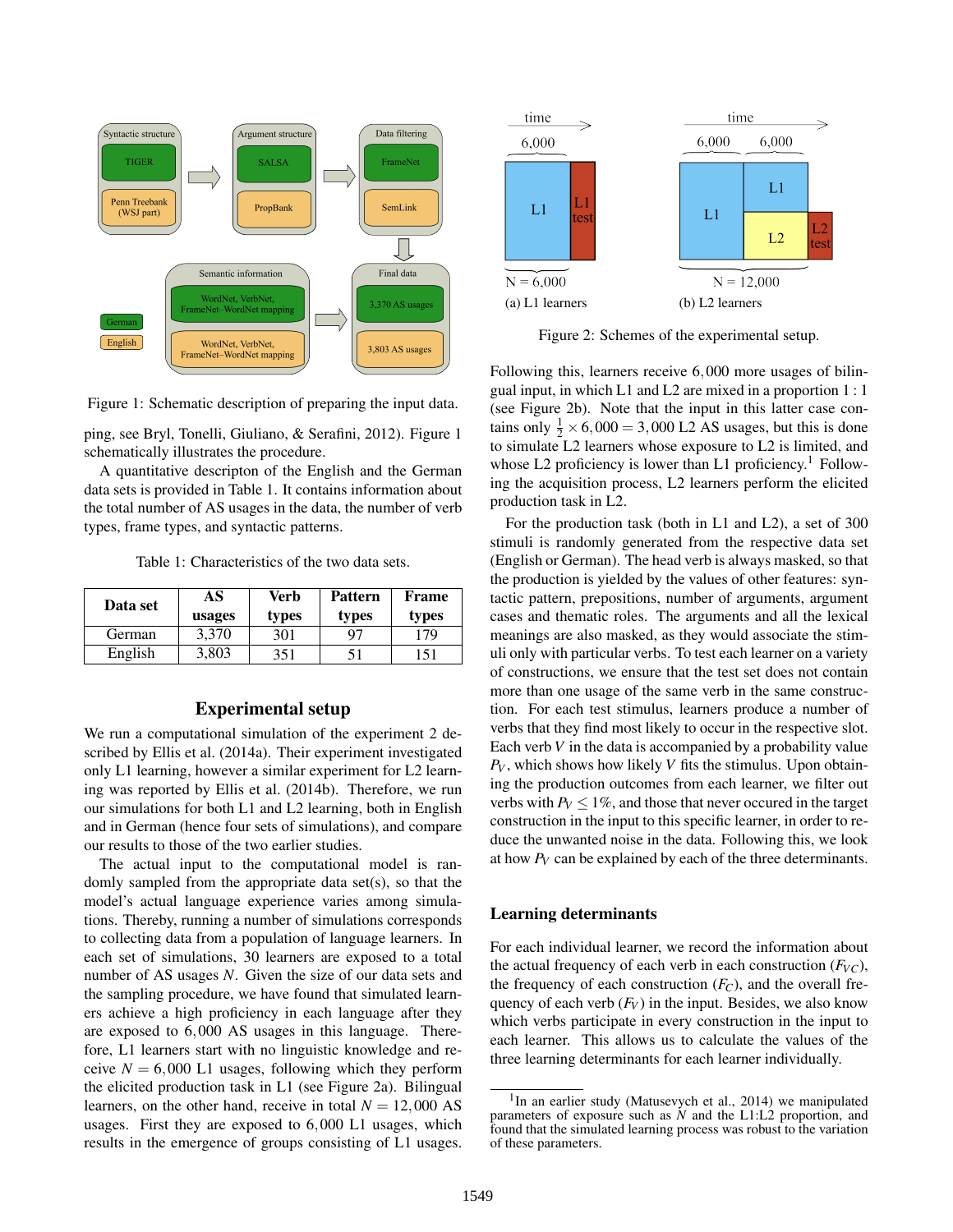Frequency. The token frequency of each verb in each construction is directly accessible via *FVC*.

Contingency. Following the earlier experiments (Ellis et al., 2014a, 2014b), contingency is measured using a one-way dependency statistic ∆*P* (construction → verb), or ∆*PCV* (Ellis et al., 2014a), which in this case reflects the degree to which a given construction selects a particular verb in the input. This measure can be calculated as follows:

$$
\Delta P_{CV} = P(V|C) - P(V|\neg C) = \frac{F_{VC}}{F_C} - \frac{F_V - F_{VC}}{N - F_C} \tag{1}
$$

Prototypicality. Since each verb meaning in AS usages is represented as a set of semantic primitives, the most prototypical verb *V* for a construction *C* is the one whose meaning  $M_V$  shares most primitives with the meanings  $M_i$  of all the other verbs *i* occurring in  $C$  ( $i \in C$ ). In this terms, the prototypicality of a verb *V* can be calculated as follows:

$$
Prt_V = \frac{\sum_{i \in C} \frac{|M_i \cap M_V|}{|M_V|}}{|C|} \tag{2}
$$

Note that the value of *Prt<sup>V</sup>* may also vary among different learners, because some of them may have not encountered in their input a certain verb occuring in a certain construction.

As it is clear from the definitions of the learning determinants, their values are calculated for each verb in each construction. In other words, their values depend on the type of construction representations used in the analysis. In our replication of Ellis et al.'s (2014a, 2014b) experiments, the values of the learning determinants are associated with form-based patterns, while in the second analysis that we carry out the values are calculated for form–meaning pairings.

#### Statistical methods

In each analysis, we use linear mixed effects models to predict  $P_V$  values by the three main effects— $F_{VC}$ ,  $\Delta P_{CV}$  and *Prt<sup>V</sup>* . Before fitting the model, we log-transform the outcome and the predictors (following Ellis et al., 2014a), center the predictors (to reduce their collinearity), and standardize the outcome and the predictors (to make all the β coefficients directly comparable). The random effect structure of each model is kept as maximal as it is justified by the data sample (Barr, Levy, Scheepers, & Tily, 2013). In each case, random effects account for the variation between constructions (CONSTRUCTION factor) that the test stimuli belong to, and within each construction—between verbs that are masked in the test stimuli (CONSTRUCTION:PREDICATE factor). For each model we calculate the goodness of fit using a marginal and a conditional  $R^2$ , which quantify the amount of variance explained by the fixed factors and the full model, respectively (Johnson, 2014). Due to the difficulties related to the inference of *p* values in mixed effects models, we do not report such values, but only the respective 95% confidence intervals estimated via parametric bootstrap with 100 resamples (Bates, Maechler, Bolker, & Walker, 2015).

Table 2: Summary of mixed effects models predicting the use of verbs within form-based patterns.

| Language               | Goodness<br>of fit |         | <b>Predictor</b> | <b>Statistics</b> |      |                 |
|------------------------|--------------------|---------|------------------|-------------------|------|-----------------|
|                        | $R_m^2$            | $R_c^2$ |                  | β                 | SE   | 95% CI          |
| L1 English             | .17                | .47     | $F_{VC}$         | 0.44              | 0.06 | [0.33, 0.56]    |
|                        |                    |         | $\Delta P_{CV}$  | 0.06              | 0.01 | [0.04, 0.07]    |
|                        |                    |         | $Prt_V$          | 0.17              | 0.04 | [0.09, 0.25]    |
| L1 German              | .07                | .50     | $F_{VC}$         | 0.21              | 0.01 | [0.18, 0.23]    |
|                        |                    |         | $\Delta P_{CV}$  | 0.09              | 0.02 | [0.05, 0.14]    |
|                        |                    |         | $Prt_V$          | 0.19              | 0.04 | [0.11, 0.26]    |
| L <sub>2</sub> English | .15                | .55     | $F_{VC}$         | 0.47              | 0.09 | [0.29, 0.66]    |
|                        |                    |         | $\Delta P_{CV}$  | 0.04              | 0.03 | $[-0.02, 0.11]$ |
|                        |                    |         | $Pr$ t $_V$      | 0.13              | 0.04 | [0.05, 0.19]    |
| L <sub>2</sub> German  | .06                | .47     | $F_{VC}$         | 0.20              | 0.02 | [0.15, 0.25]    |
|                        |                    |         | $\Delta P_{CV}$  | 0.12              | 0.01 | [0.09, 0.14]    |
|                        |                    |         | $Prt_V$          | 0.12              | 0.04 | [0.05, 0.19]    |

#### Results

#### Constructions as form-based patterns

In the results reported here, the values of frequency, contingency, and prototypicality are computed for form-based patterns. Table 2 provides the summary of mixed effects models predicting the learners' verb use from the values of the three determinants. First, we can observe that the goodness of fit (both  $R_m^2$  and  $R_c^2$ ) for L1 English and L1 German is generally higher than that for L2 English and L2 German, respectively. We explain this by the fact that the language input during the bilingual learning consists of both L1 and L2 usages, therefore, it is characterized by a higher variability than the L1 only input.

As for the actual predictors, we can see that for most predictors in all four data sets (in L1 and L2 English and German) the 95% confidence intervals do not contain zero, with the only exception of ∆*PCV* in L2 English. This is evidence of the independent contribution of each variable— $F_{VC}$ ,  $\Delta P_{CV}$ , and  $Prt_V$ —to predicting the probability of the verb production in our simulated data. The lack of the evidence for the effect of ∆*PCV* in L2 English may be explained by the interaction of this variable with *FVC*, which we discuss in the concluding section. Overall, however, the results are in line with the findings reported by Ellis et al. (2014a, 2014b). It could be interesting to compare the magnitude of the effect of each predictor in our simulations vs. their studies, but they report non-standardized regression coefficients, which makes the comparison difficult.

Another factor we should mention is the overall fit of the models reported in Table 2. Although the conditional  $R_c^2$  values are similar for all four data sets (between .47 and .55), the marginal  $R_m^2$  values are lower for German than for English data (.07 vs. .17 for L1, and .06 vs. .15 for L2). In other words, random effects explain more variance in the German data sets, compared to the English data. The higher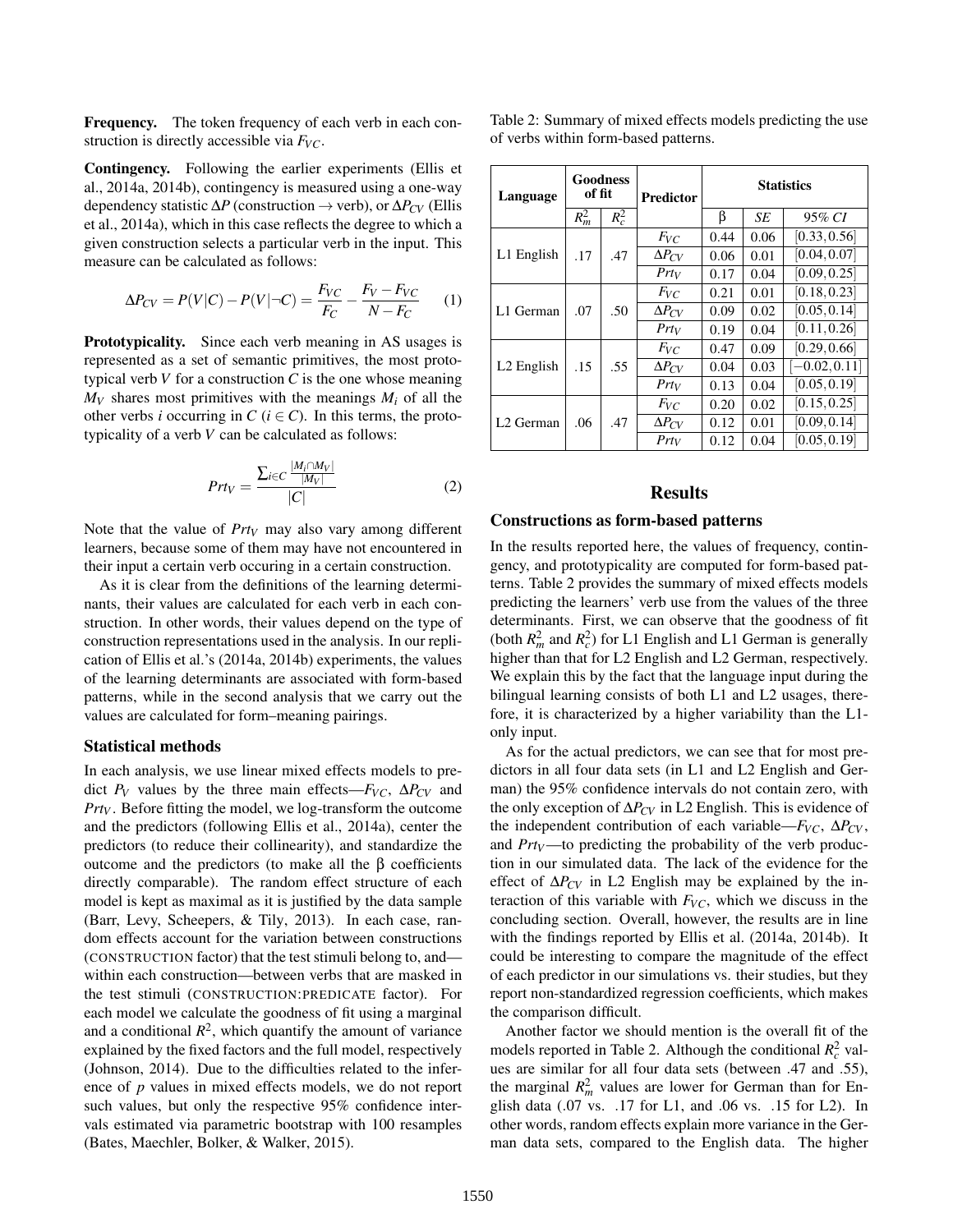amount of the random variance in the German data may be simply due to the larger number of groups per random factor (CONSTRUCTION and CONSTRUCTION:PREDICATE) in German data sets: 89 and 703 in L1 German vs. 47 and 536 in L1 English; 89 and 688 in L2 German vs. 45 and 531 in L2 English, respectively.

This, however, does not explain why the  $R_m^2$  values are generally low. We discuss this in the concluding section, but before that we run the second analysis, to investigate whether the results hold for different construction representations.

#### Constructions as form–meaning pairings

This time we compute the values of frequency, contingency, and prototypicality for constructions which comprise form (syntactic pattern) and meaning (frame type), e.g. PLACING : ARG1 VERB ARG2 *in* ARG3. The statistical results are summarized in Table 3.

Table 3: Summary of mixed effects models predicting the use of verbs within form–meaning pairings.

| Language               | Goodness<br>of fit |         | <b>Predictor</b> | <b>Statistics</b> |      |              |
|------------------------|--------------------|---------|------------------|-------------------|------|--------------|
|                        | $R_m^2$            | $R_c^2$ |                  | ß                 | SE   | 95% CI       |
| L1 English             | .21                | .61     | $F_{VC}$         | 0.13              | 0.04 | [0.06, 0.20] |
|                        |                    |         | $\Delta P_{CV}$  | 0.27              | 0.04 | [0.20, 0.34] |
|                        |                    |         | $Prt_V$          | 0.44              | 0.02 | [0.39, 0.48] |
| L1 German              | .21                | .65     | $F_{VC}$         | 0.13              | 0.02 | [0.09, 0.18] |
|                        |                    |         | $\Delta P_{CV}$  | 0.14              | 0.03 | [0.08, 0.20] |
|                        |                    |         | $Prt_V$          | 0.46              | 0.02 | [0.41, 0.51] |
| L <sub>2</sub> English | .18                | .56     | $F_{VC}$         | 0.12              | 0.04 | [0.04, 0.21] |
|                        |                    |         | $\Delta P_{CV}$  | 0.24              | 0.03 | [0.17, 0.30] |
|                        |                    |         | $Prt_V$          | 0.38              | 0.02 | [0.34, 0.42] |
| L <sub>2</sub> German  | .25                | .65     | $F_{VC}$         | 0.10              | 0.03 | [0.04, 0.14] |
|                        |                    |         | $\Delta P_{CV}$  | 0.24              | 0.03 | [0.18, 0.31] |
|                        |                    |         | $Pr$ ty          | 0.50              | 0.02 | [0.46, 0.54] |

Again, we see that the confidence intervals for  $F_{VC}$ ,  $\Delta P_{CV}$ , or *Prt<sup>V</sup>* do not include zero in all four data sets, this time with no exception. Therefore, all three predictors contribute to explaining the probability of verb use to a certain extent. The most interesting aspect, however, is to compare the explanatory power of each variable in the two types of analysis. For this, we plot the sizes of the respective standardized  $\beta$ coefficients—see Figure 3. Overall, the pattern for the four sets of the form–meaning data is more consistent than for the form-based data sets: prototypicality explains most variation, followed by contingency, followed by frequency. There is no clear pattern in this respect for the form-based data, in particular due to the differences between the German and English data mentioned in the previous section.

The most consistent difference between the results for the form-based and the form–meaning data is the higher impact of prototypicality for the latter representations. Evidently, form–meaning pairings are more semantically coherent than form-based patterns, which explains the higher predictive



Frequency Contingency Prototypicality

Figure 3: Contributions of the predictors across the analyses.

power of verb semantic prototypicality in the second analysis. In short, the overall findings hold both for form-based and for form–meaning data, but the magnitudes of the individual effects depend on the representations used.

#### **Discussion**

The present paper has addressed two methodological issues related to the two earlier studies, in which the learning of AS constructions is explained by three input-related distributional factors. The first issue is whether individual differences between participants in Ellis et al.'s (2014a, 2014b) studies might have affected their results. In our computational setup the measures of frequency, contingency, and prototypicality reflected the actual characteristics of the input to each individual learner, while in the earlier experiments the measures were calculated for a language corpus, and did not account for each learner's individual language experience. In our simulation, all three variables had significant individual contributions (with one exception) to predicting the verb production. This is in line with the results reported by Ellis et al. (2014a, 2014b).

The second question was whether the results for formbased patterns would be generalizable to form–meaning pairings, which is a more common definition of constructions within the usage-based framework. Overall, the results were consistent between the two types of analysis: all the variables showed significant individual contributions. However, the magnitude of the individual effects differed: for form– meaning pairings, the impact of semantic prototypicality was found to be substantially higher than for form-based patterns. Thus, the use of form-based patterns in the analysis may result in underestimating the power of prototypicality in explaining the process of AS construction learning.

Overall, this study confirms the proposal by Ellis et al. (2014a, 2014b) that verb token frequency, contingency of verb–construction mapping, and verb semantic prototypicality have individual impact on the verb production. An important issue, however, relates to whether this three-factor model of explaining the verb production is optimal and complete. In our simulations, the model fit  $(R_c^2 \text{ and } R_m^2)$  was rather low in some cases, which suggests the model can be further im